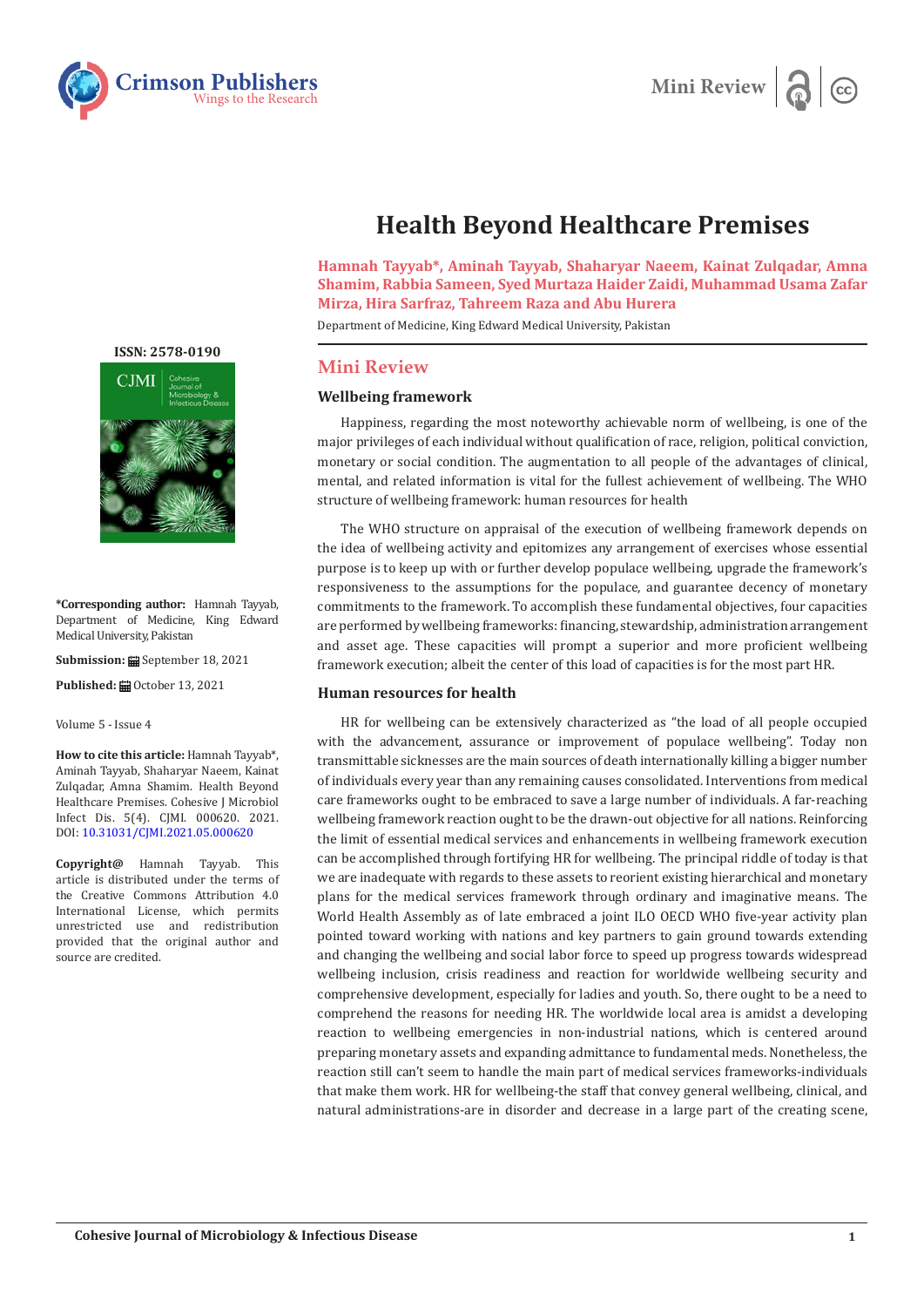especially in sub-Saharan Africa. The purposes for this problem are mind boggling. For quite a long time, endeavors have zeroed in on building and preparing foundations. What is turning out to be progressively clear, notwithstanding, is that issues of supply, request, and versatility (transnational, territorial, and nearby) are key to the human-asset issue. Without considerable upgrades in labor forces, recently prepared assets and products won't follow through on their guarantee. The worldwide local area needs to take part in four center systems: raise the profile of the issue of HR; further develop the reasonable base and factual proof accessible to chiefs; gather, share, and gain from country encounters; and start to define and order strategies at the nation level that influence all parts of the emergency [1].

# **Focal issues for wellbeing strategy and wellbeing frameworks**

Focal issues for wellbeing strategy and wellbeing frameworks change throughout the decade, incorporating the appropriate jobs of governments and the private area and the vital activities by governments to work on the openness and nature of medical services frameworks. Biased word related dispersions by geological area and by sex comprise outer movement of wellbeing laborers because of helpless offices and monetary help and irregularity in wellbeing strategies lead to a contradictory wellbeing framework. Lower-pay nations have wellbeing frameworks that are more private - in money and arrangement - than higher-pay nations. In Asia, and particularly in India, medical care is principally bought 'cash based' from private specialists and centers. In lower-pay nations, advancement of medical care suppliers ought to be more reachable through better money and arrangement. Evenhanded word related disseminations by topographical area and by sex can likewise further develop the wellbeing framework. The shortfall of proper HR approaches is capable, in numerous nations, for a constant irregularity with complex consequences for the wellbeing labor force: quantitative crisscross, subjective difference, inconsistent dissemination and an absence of coordination between HRM activities and wellbeing strategy needs. More than some other sort of association, wellbeing associations are exceptionally subject to their labor force. The development and improvement of any association rely upon the accessibility of a fitting labor force, on its abilities and level of exertion in attempting to play out the errands doled out to it. Expanding the usefulness of wellbeing laborers through better monetary help and offices ought to be made conceivable. Evaluating the instruction and preparing levels of the wellbeing labor force is a vital component for strategy producers [2].

#### **What we need today**

What we need today to further develop the medical services framework is a superior wellbeing strategy which will assist our higher specialists with using our labor force in an effective manner. Supportable improvement objective SDG3 guarantees solid lives and advances prosperity for all at all ages. Under the SDG3 structure, creative money instruments empower us to accomplish general wellbeing inclusion, including monetary danger insurance,

admittance to quality fundamental medical services administrations and admittance to protected, successful, quality and reasonable fundamental prescriptions and antibodies for all. The Taskforce Working Group conceded to an expansive meaning of inventive financing, including not just components intended to bring assets up notwithstanding regular Official Development Assistance (ODA), yet additionally systems that work on the utilization of those assets. As characterized by the Taskforce, creative financing systems are: "non-customary uses of ODA, joint public-private instruments, and streams that either support raising money by tapping new assets or convey monetary answers for advancement issues on the ground". As right on time as 2000, improvement accomplices left on a very long term look for "creative" or elective wellsprings of Official Development Assistance (ODA) to assist with financing accomplishment of the Millennium Development Goals (MDGs). Accordingly, sovereign and private givers supported a variety of drives: worldwide fortitude duties proposed by France, frontloading future guide responsibilities by the United Kingdom, and resultsbased financing by different entertainers, including private establishments. Improvement banks additionally began giving new kinds of bonds that interface asset preparation and advancement destinations, for instance, obligation contributions for supportable speculations with environmental change-related subjects. As far as it matters for them, agricultural nations looked for more monetary streams as well as better monetary arrangements, for instance, organizations that prepare private money for public help conveyance, hazard moderation endeavors that advance private passage in the useful areas, and backing for carbon exchanging [3].

Additionally, The High-Level Taskforce on Innovative International Financing for Health Systems was dispatched in September 2008 to assist with reinforcing wellbeing frameworks in the 49 least fortunate nations on the planet. Led by UK Prime Minister Gordon Brown and World Bank President Robert Zoellick, the Taskforce delivered its Recommendations in May 2009, recognizing a menu of inventive financing instruments to supplement conventional guide and extension the financing holes which compromise achievement of the wellbeing related Millennium Development Goals (MDGs). The Taskforce finished its work in September 2009 and at the UN General Assembly in New York City, dispatched new drives to collect more cash, and use cash all the more adequately, to further develop medical care for ladies and youngsters all throughout the planet. Improvement help for wellbeing has expanded each year somewhere in the range of 2000 and 2010, especially for HIV/AIDS, tuberculosis, and jungle fever, to arrive at US\$26·66 billion out of 2010. The proceeding with worldwide monetary emergency implies that expanded outside financing from customary benefactors is improbable in the close to term. Thus, new subsidizing must be looked for from imaginative financing sources to support the increases made in worldwide wellbeing, to accomplish the wellbeing Millennium Development Goals, and to address the arising trouble from non-transmittable illnesses. We utilize the worth chain way to deal with conceptualizing inventive financing. With this structure, we distinguish three incorporated imaginative financing components-GAVI, Global

**2**